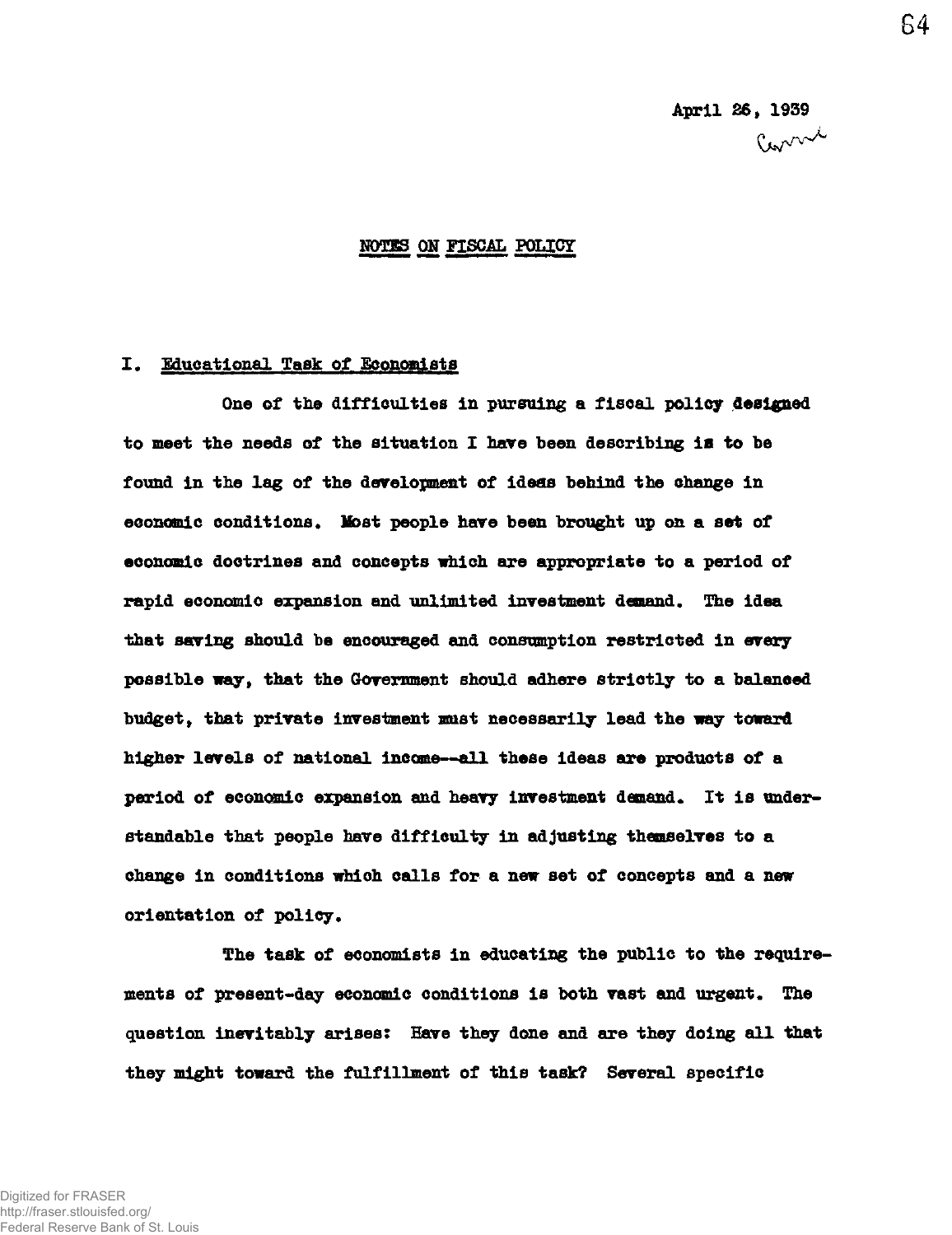**illustrations might be given of the confusion which has resulted from the intellectual lag I hare just mentioned, and of the serrice economists could render in clarifying the issues involved.** 

**Perhaps most common of all complaints at the present time is that business men lack confidence and hence are unwilling to undertake investment expenditures. Many economists say that, although they personally agree as to the necessity and wisdom of much that the Administration has done, they feel it has none the less retarded economic**  recovery because of its adverse effect on business confidence. This **is particularly true with respect to Government deficit spending, which can only be beneficial so far as the actual conduct of business is concerned. Deficit spending increases consumer incomes and hence is bound to increase the effective demand for the things business men have to sell. It is surely an irrational sort of fear that would make business men limit their capital expenditures because the demand for their products is being sustained and increased. To the extent that such fears do exist—their Importance is unquestionably much exaggerated economists have an extremely important educational job to do\* It is up to them to show that in reality business men are mistaking the cure for the cause. Fundamentally, the current lack of confidence arises from the same set of circumstances that make public investment necessary.** 

Digitized for FRASER http://fraser.stlouisfed.org/ Federal Reserve Bank of St. Louis **-2-**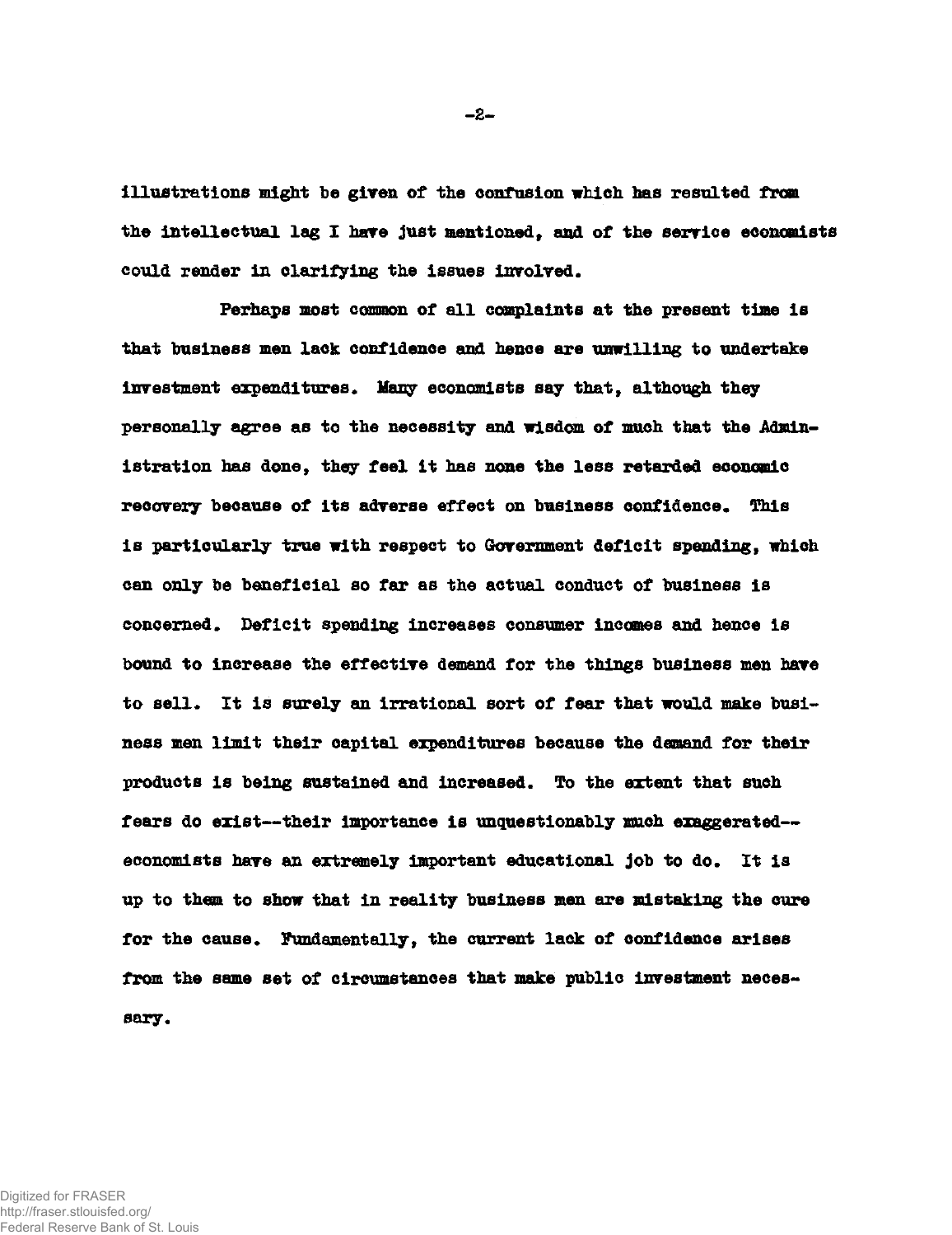**Another example of public confusion is famished by the reactions to the texra Government spending\* According to the attached account of the Gallup poll on spending, 61 percent of the people interviewed said that they thought the Federal Government is spending**  too much. This public reaction appears, however, to be the product of **a vague feeling that "spending\* is bad rather than a desire to see specific types of expenditure cut\* A later poll asked specifically**  about various major categories of expenditure. The question put to **those interviewed was: "Do you think Federal spending should be reduced by 10 percent on?"—there followed the list of items. Over 80 percent of people answering the question said they did not favor any reduction**  in either defense outlays or in the money spent for old-age pensions. **Sixty-two percent were opposed to any reduction in farm benefits. Slightly over half, 53 and 57 percent, respectively, did favor a reduc**tion in public works and in relief. The only large majority for **reduction was on the item "Ordinary Operating Expenses"—again, a**  general rather than a specific category.

**Relief Is the outstanding specific item where a majority**  though not a large one--favor reduction. The reasons for this attitude **have been clarified by a more recent poll in which the Gallup Institute asked the question: "Do you think there are any persons on relief in your community who could get jobs in private industry if they tried?"**  Sixty-nine percent of those interviewed answered, "Yes". Asked about

**-3-**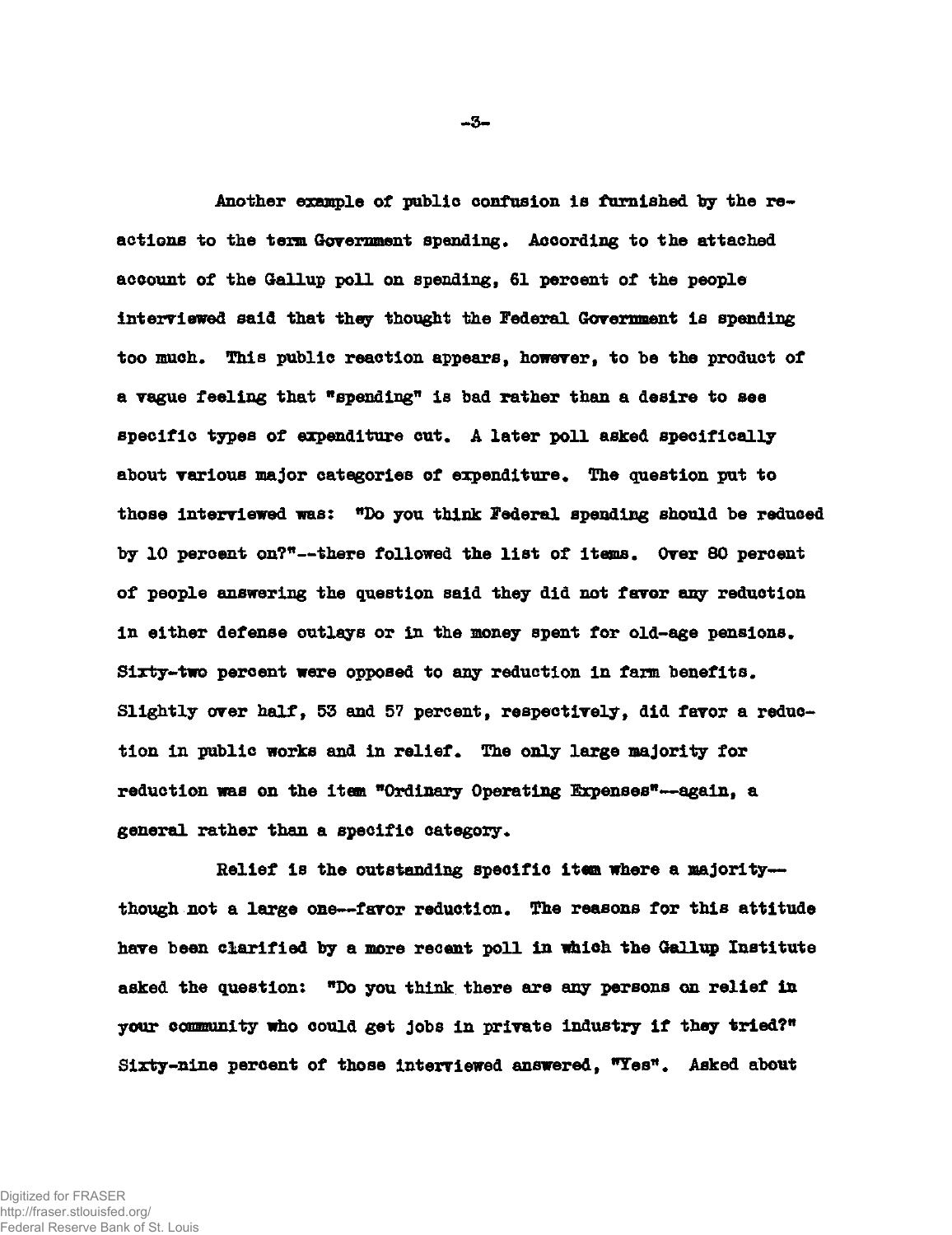**what proportion of persons on relief they thought could obtain jobs if they tried9 these people named an average figure of 25 percent. Such a response is clearly based on a general impression gathered from newspaper stories and the like rather than on specific information**  about employment opportunities. People who are familiar with actual **conditions report with striking unanimity that jobs simply are not available. Actually the number on relief is less than half the number out of work. Some 800,000 people hare actually been certified as in need and capable of doing work on WPA, whom the 1PA is unable to employ. Many of these people are meanwhile cut off from local assistance.** 

### **II. Flexibility and Forecasting**

**The difficulties of accurate business forecasting are well known. Constant efforts should be devoted to improving sources of**  information and techniques of prediction, but even with considerable **progress along these lines, a large element of uncertainty is bound to persist. The Budget prepared in November and December 1938 had to cover expenditures and receipts in the first half of 1940. This means that successful fiscal policy must contain a considerable amount of flexibility. At the present time there are many obstacles in the way of proper flexibility. Congress has lately moved in the direction of depriving the Executive of discretionary power in the control over expenditures. Likewise little progress has been made toward the** 

 $-4-$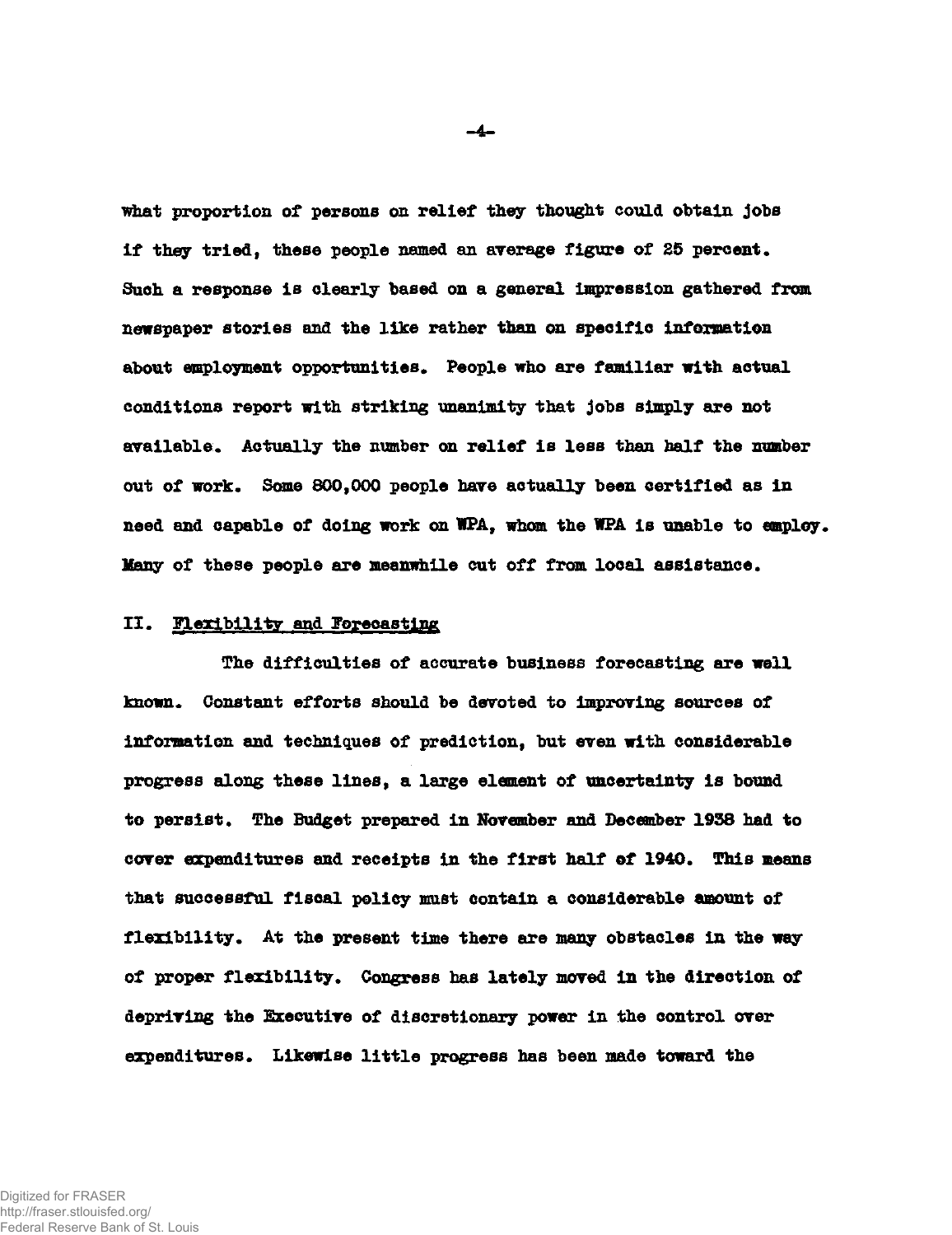**important objective of long-range appropriations for public works and work relief. Commendable attempts have been made, especially by the National Resources Committee, to plan ahead in laying out and analyzing projects, but efforts have been handicapped by the scattered cooperation of State and local authorities.** 

**Recently the local governments have even been moving in the opposite direction and abolishing, for reasons of "economy\*, some of the planning boards that had already been set up. Violent fluctuations in the activity of industries, such as automobile, steel, and textile make it essential that the Government have machinery for rapidly absorbing people thrown out of work by wholesale layoffs. This is one of the important reasons why the WPA type of program should be continued since employment on long-range, heavy public works cannot be varied quickly enough to counteract such shifts in private employment.** 

# **III. Administrative and Legislative Efficiency**

**Our governmental machinery is not well adapted to the needs of the present time. In the Executive branch of the Government it does look as though progress were being made. The passage of the Reorganization Bill and the President's recent Executive Order are milestones on the road to a more efficient and better coordinated administrative setup. In the broader sphere, however, the outworn system of checks and balances still holds sway. Friction between the Executive and the Legislature has in fact been increasing in the last year or so. Ye are** 

**•5-**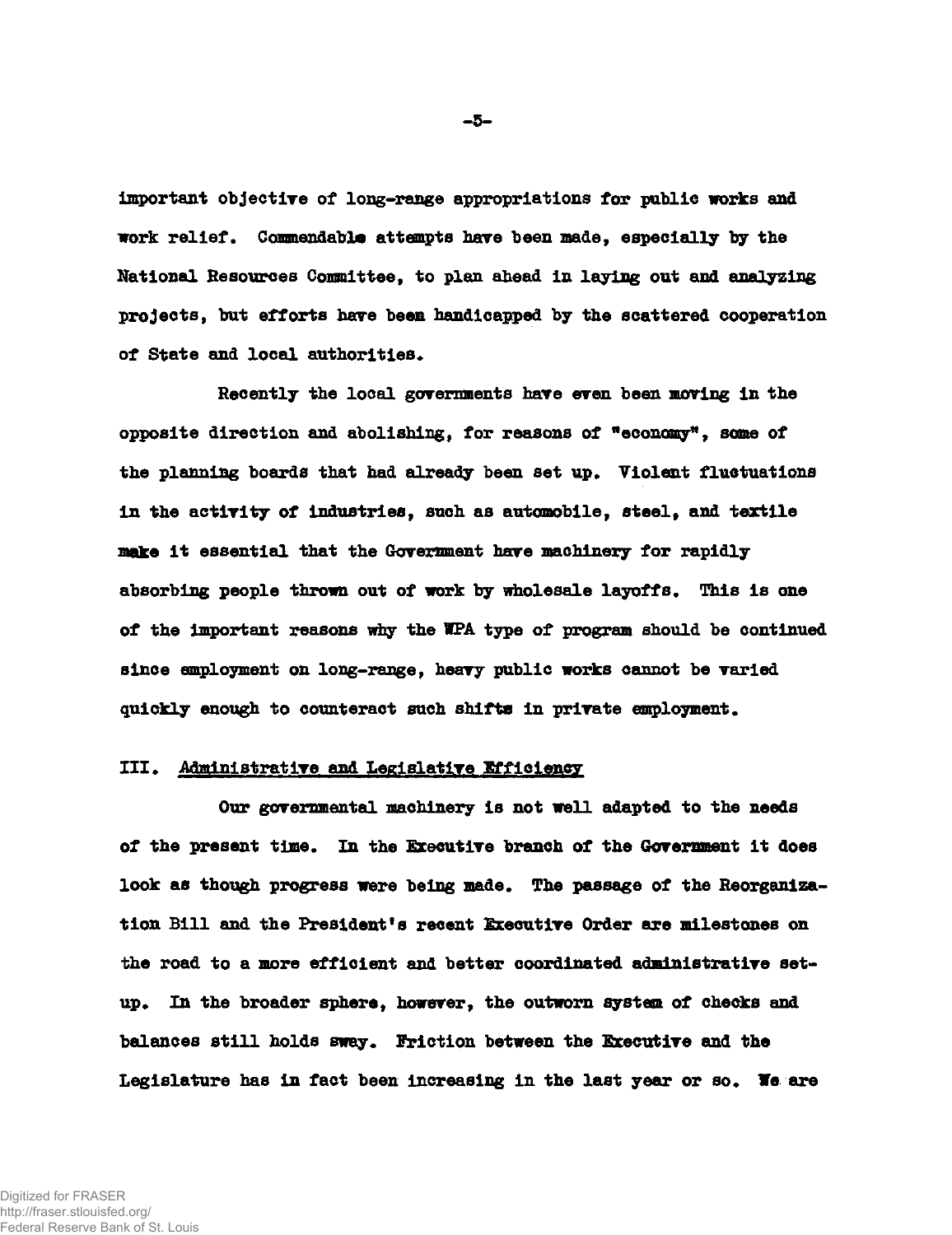**beginning to see again the disadvantages of divided responsibility which has hampered the operation of our Government in critical periods of the past. (1918 to 1920, 1930-32 are striking examples.)** 

**People frequently make the mistake of thinking that criticism of our cumbersome governmental machinery is a criticism of democracy itself. There could be no greater mistake than the identification of democracy with a particular organization of the governmental instruments through which it functions. Other democracies, England and Sweden are notable examples, have long since abandoned the elaborate system of checks and balances which we still insist on preserving. Far from being weakened, democracy has been strengthened in these countries by the more efficient functioning of their governmental machinery.** 

**The Executive must necessarily prepare and initiate legislation. And yet, under our setup members of the Administration are unable to explain and defend their proposals on the floor of Congress itself. The position of the top administrative offices is a doubly difficult ones On the one side they are forced by circumstances to concern themselves with legislation although they have no recognized status in this field. On the other, they are loaded down with the burdens of purely administrative jobs of running the vast departments and agencies which**  they head. So much of the time and thergy of these officials is taken **up with administrative and personnel detail that they are unable to perform adequately their other function of policy foxmulation with its inevitable accompaniment of political strategy and political responsibility.** 

 $-6-$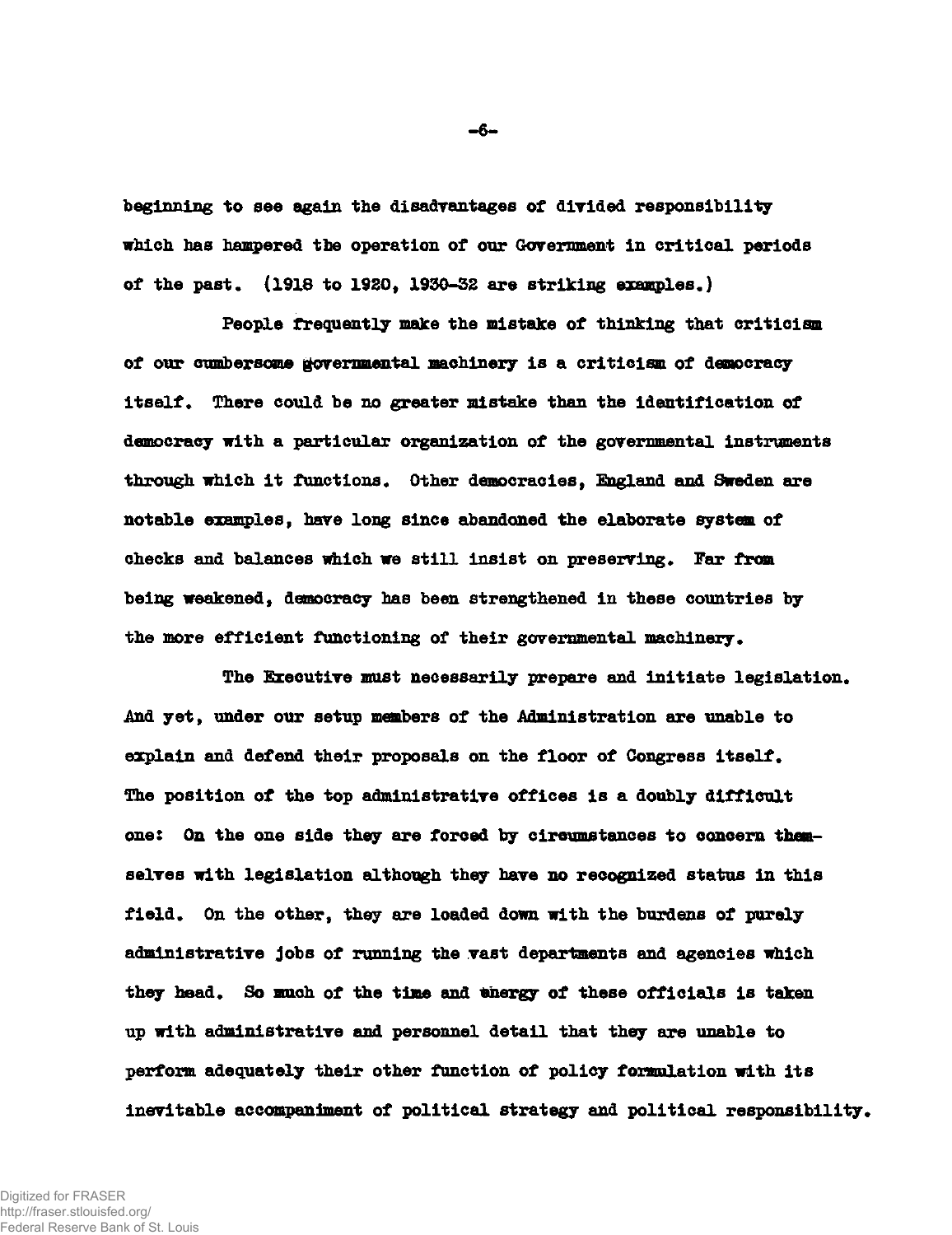### SOMB POTENTIALITIES IN THE FIELD OF PUBLIC INVESTMENT

#### **1« Public Bousing**

**It is estimated that there are seven and a half million families in this country who are at present ill-housed and are in the lowest income third of the population, for whom new houses will not be built**  by private enterprise. If we assume that 60 percent of this number. **or four and a half million families, could be housed over a fifteenyear period, this would amount to 300,000 housing units a year\* At an average price of #3,500 per unit this would amount to about \$1 billion**  a year of public investment of non-competitive nature.

#### **2\* Hospitals**

**According to the Technical Committee on Medical Care, there is a**  need for about 400,000 additional hospital beds today, which would cost \$1.1 billion.

#### **3\* Drainage Basin Programs**

**According to the Report on Drainage Basin Problems and Programs,**  based on the findings of forty-five joint State and Federal basin com**mittees, there is a need for 3,484 pollution abatement and sewerage projects, costing #667 million, and 2,678 water supply projects, costing #567 million\* These are in addition to necessary Federal projects for**  the conservation of water resources of \$891 million.

#### 4. Other Non-Federal Public Works

**As of January 18, 1939, there are a list of applications of the Public Works Administration for projects aggregating #1,775 million**  for which no money was available.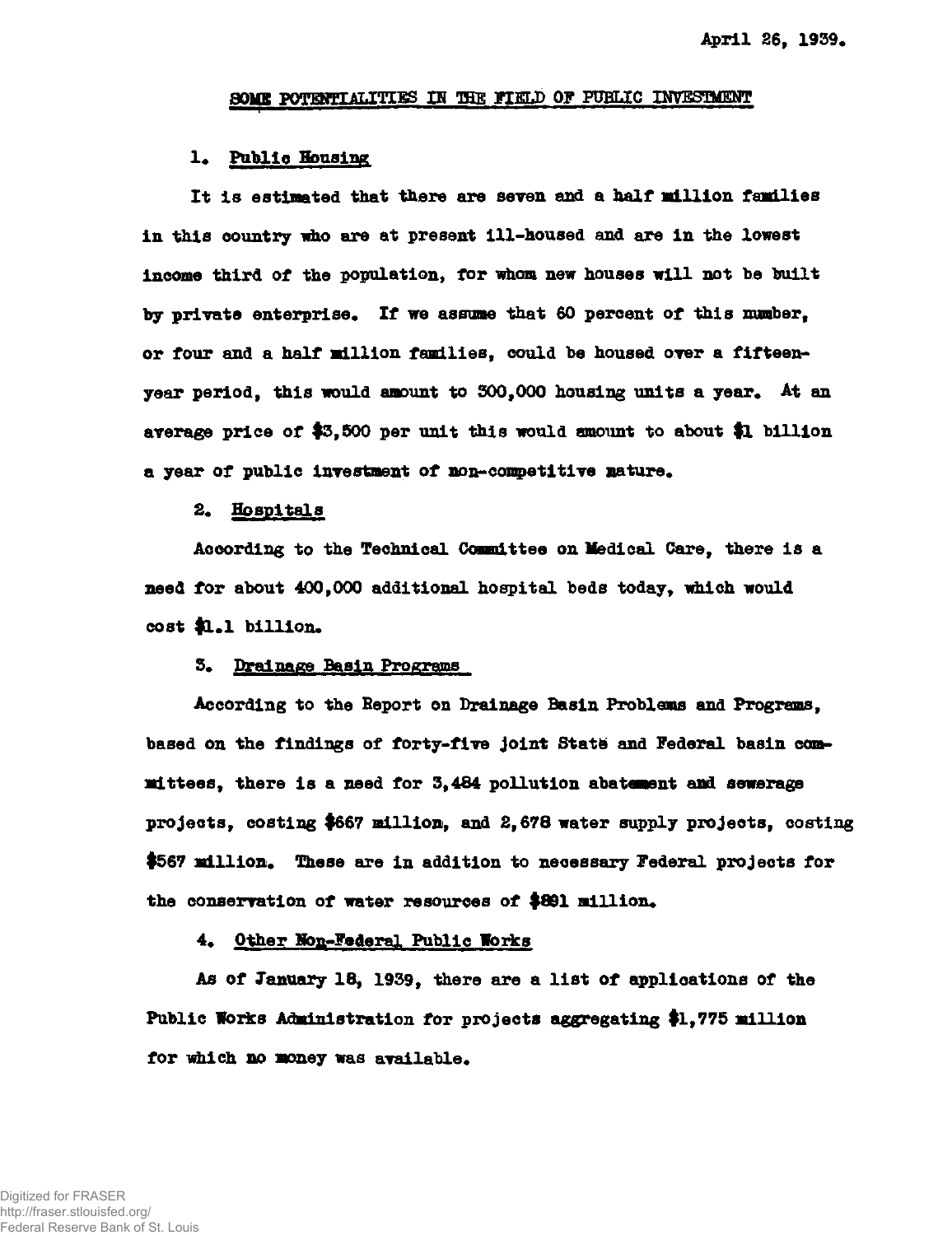# 5. Miscellaneous Self-Liquidating Public Works

**(a) Plans have been developed by the Bureau of Public Roads for revenue-yielding types of public investment, such as toll roads, tunnels, bridges, municipal express highways and boulevards through congested**  areas, etc., aggregating nearly \$3<sup>}</sup> billion.

(b) Rural rehabilitation loans, farm tenancy loans, U. S. Maritime Commission loans, rural electrification, etc.

**-2-**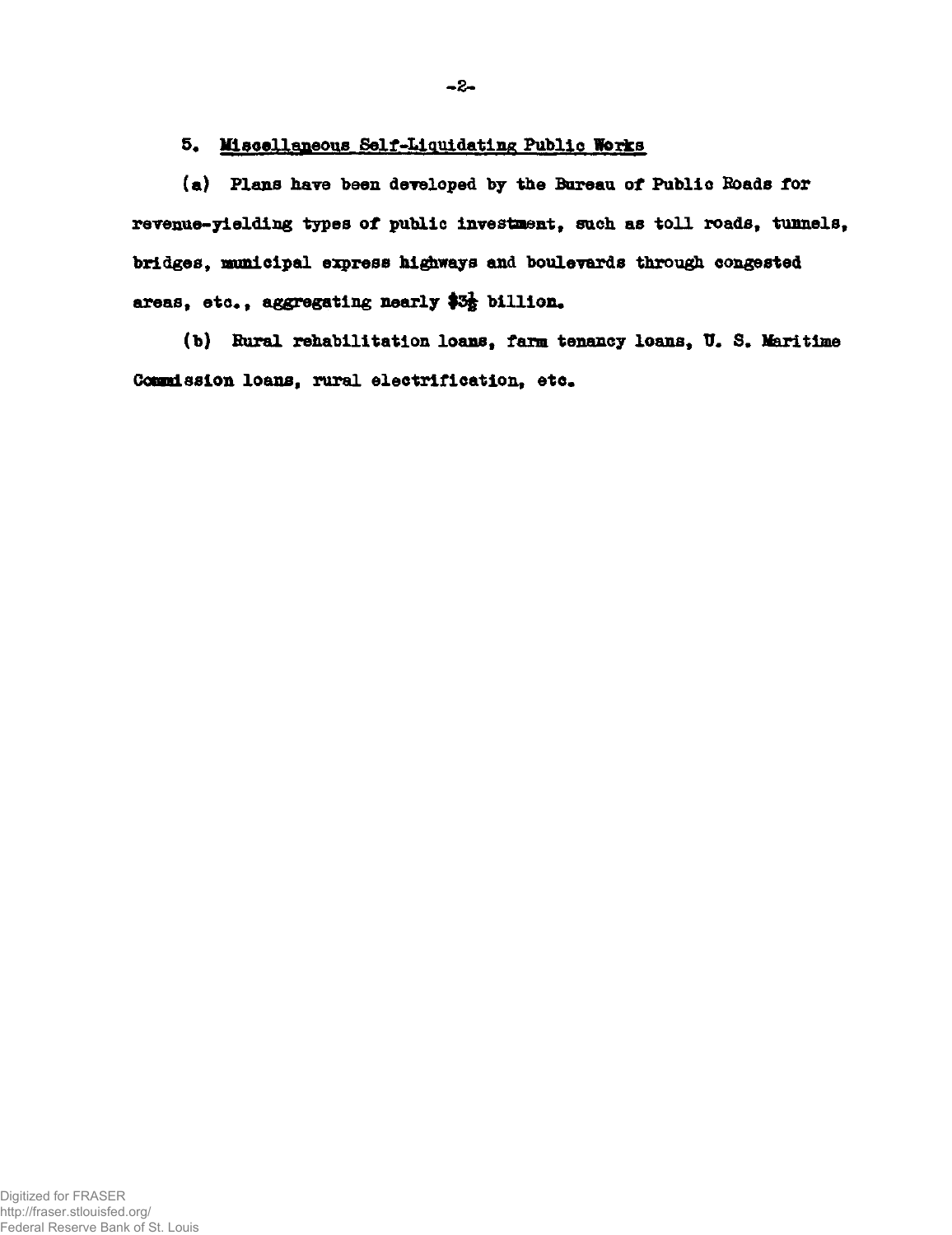#### SOME POSSIBILITIES FOR THE EXPANSION OF PRIVATE INVESTMENT

#### **1. Mining and Manufacturing**

**It is not generally appreciated how small relatively is the outlet for savings afforded by necessary capital expenditures in mining and manufacturing\* Annual expenditures of \$3 billion in the years 1925-28 in this field for new plant and equipment were not only adequate to replace equipment, but also to add greatly to the productive capacity in these years\* In 1957 capital expenditures in mining and manufacturing amounted to slightly over \$3 billion. The Index of Production would have to be between 120 and 130 for some time before we could reasonably expect to get #4 billion of expenditures in this field\* It is true that a lot of the equipment is out of date, but**  this is always true, as various surveys in the Twenties indicated.

#### 2. Utilities

The 1929 volume of capital appenditures in the utilities (includ**ing electric power, telephone, transit and others) amounted to nearly**  \$2 billion. In 1937 it amounted to slightly over \$1 billion. The **main determinant of investment in this field, particularly in electric**  power, appears to be output in relation to generating capacity. De**tailed analyses of prospects for capital expenditures in each of the main utility fields that have been made in the Division offer little hope that the yearly volume of expenditures will exceed the 1929 figure**  even if full employment is attained in the next few years.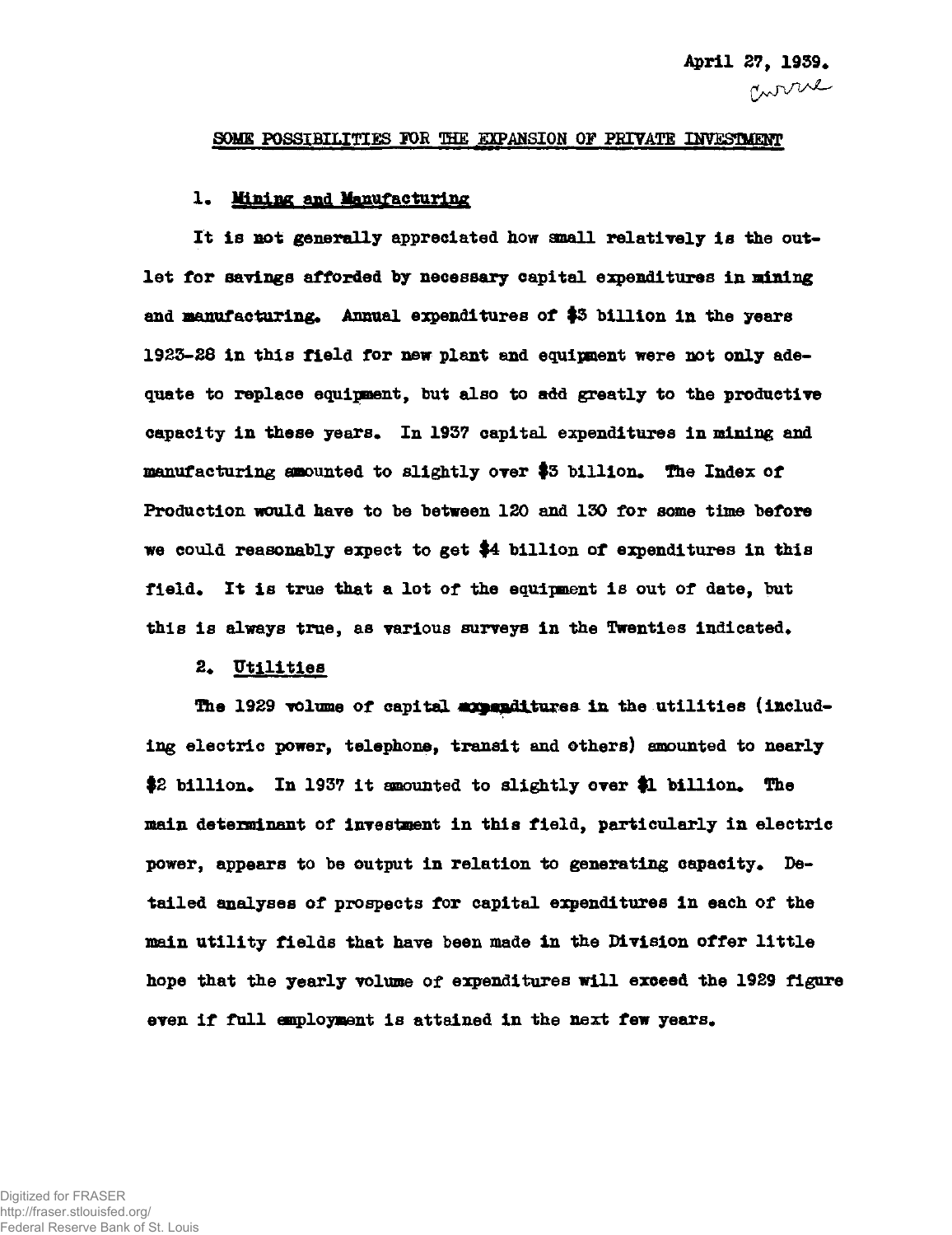### **3\* Railroads**

**Throughout most of the twenties, the yearly volume of capital expenditures by railroads amounted to between #700 million and #900 million. The retirement of equipment in excess of additions in the past eigit years has created a real backlog of demand should railroad traffic increase. On the other hand, the absence of secular growth in freight traffic, the increasing efficiency of equipment and the poor financial condition of many roads, tend to hold down**  capital expenditures. It may be doubted, therefore, whether the **yearly volume of expenditures, even under the influence of full employ**ment, will exceed \$800 million. The volume in 1937 was \$500 million.

### **4. Residential Construction**

**It is apparent that the volume of capital expenditures that can reasonably be expected to occur in mining and manufacturing, utilities and railroads, even under the most optimistic conditions, will not begin to provide the necessary offsets to the savings of a high nat**ional income. Prospects in private residential building, therefore, **are peculiarly important. It has been estimated that, in addition to the normal growth in families, there is a special demand for housing of around one million units arising from the after effects of**  the long depression. Assuming that this demand could be made up **evenly in a five-year period, and that the normal yearly growth of 500,000 families is met9 a housing market for some 750,000 units is** 

**-2-**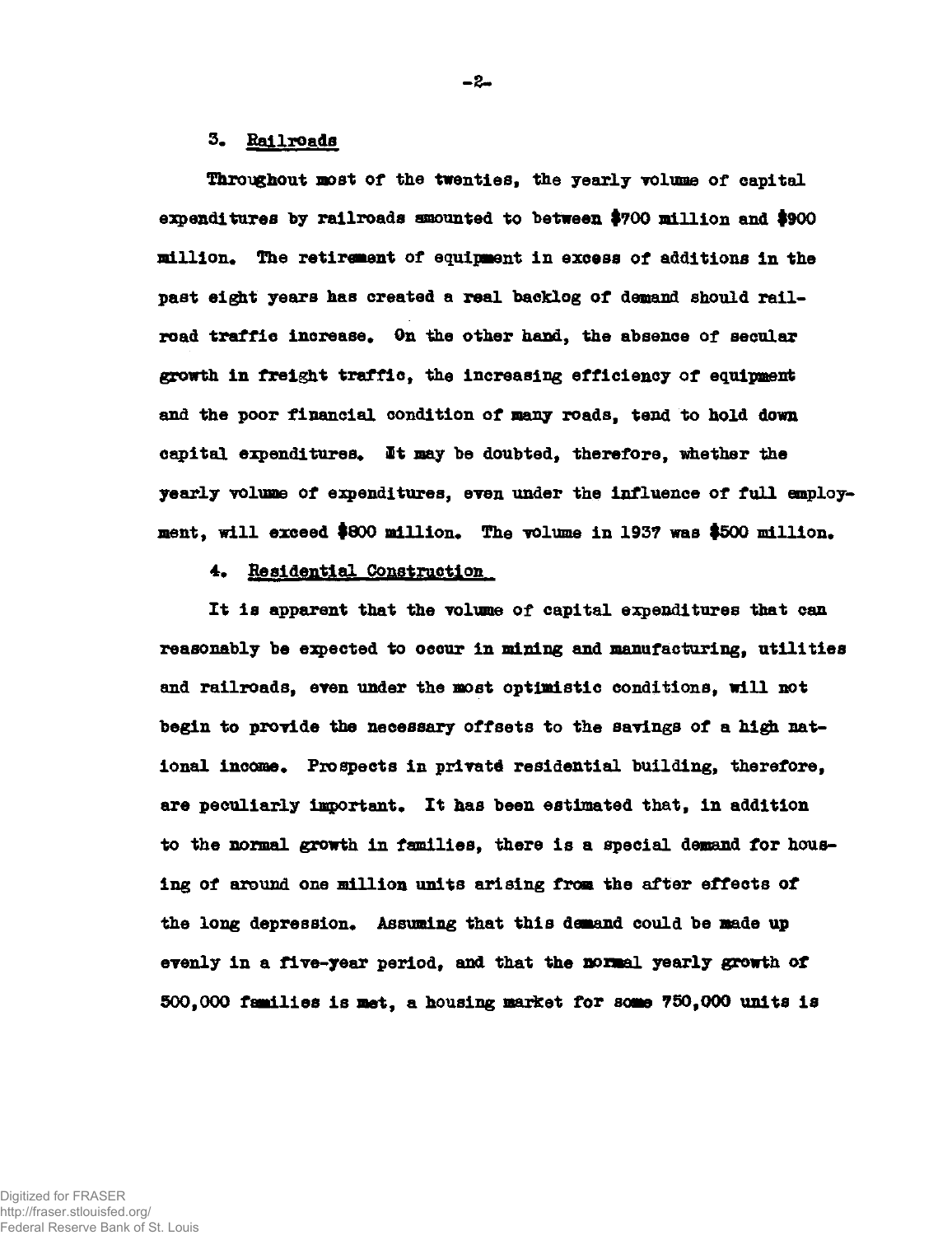**available. This would amount to between #3. 5 and #4 billion yearly. The attainment of this yearly volume, however, depends upon the failure of costs to advance significantly, upon the growth in consumer income, and upon the present backlog being made up. Given these favorable factors, a larger volume of construction than just mentioned would depend upon demolitions of existing structures. Evidently, this is the most promising field for capital expenditures.** 

### **5. Other Capital Expenditures**

**It is problematical whether the special factors that gave rise to a yearly expenditure of nearly #2 billion in the late twenties on commercial buildings and construction by non-profit institutions (churches, colleges, etc.) will be duplicated In the near future. Capital expenditures in agriculture, which amounted to \$1 billion in 1937 as contrasted with #960 million in 1929, may be expected to increase little further.** 

### **Conclusion**

**When a canvass is made of the possible outlets for savings in the various fields of private capital expenditures, it becomes\* evident**  that the total that could reasonably be expected on the basis of full **employment. does not add up to enough to match the savings even of an**  \$80 billion national income.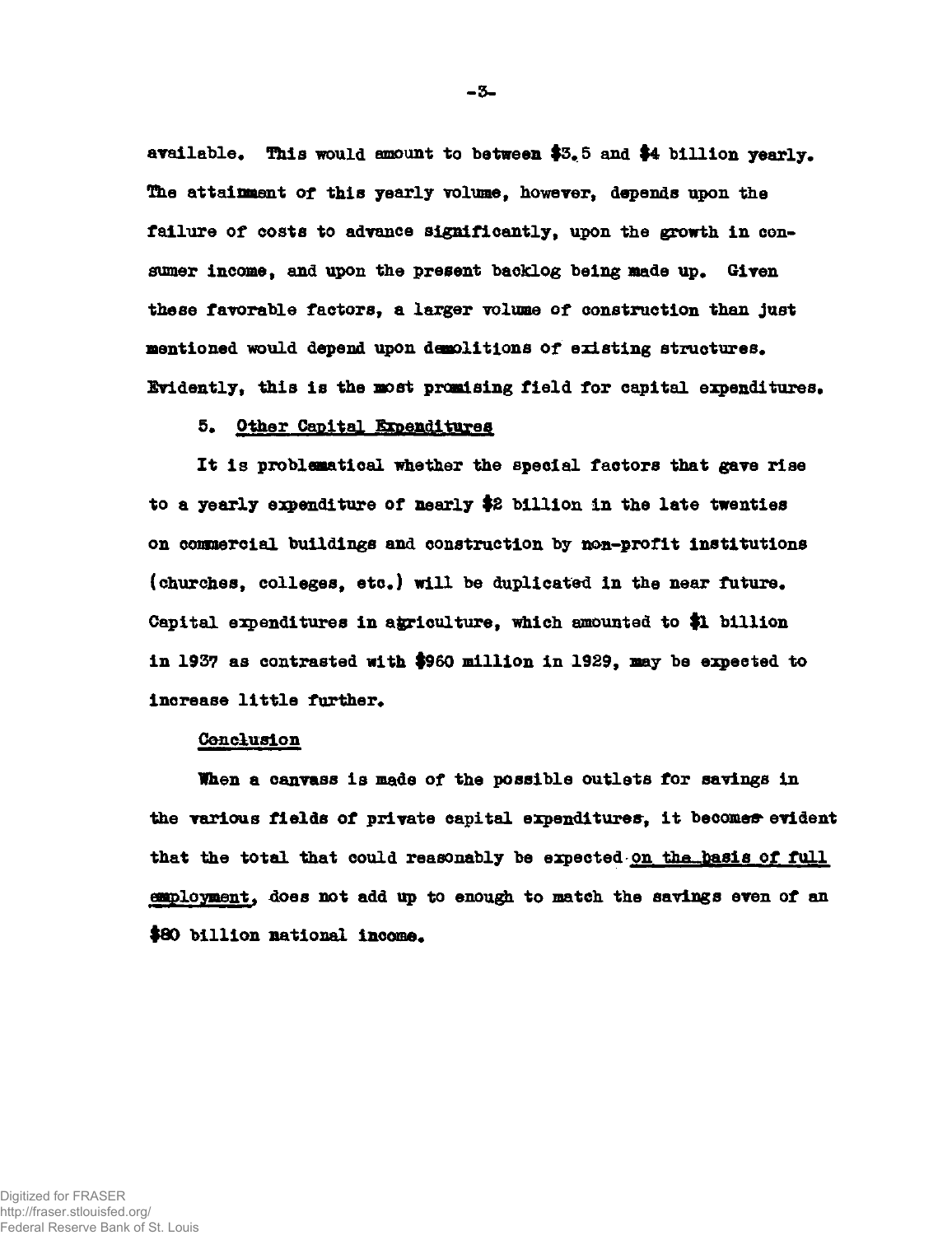**April 26f 1939** 

# **APPROXIMATE PERCENTAGE 07 CAPACITY VARIOUS INDUSTRIES ARE OPERATING**

| Steel      | 50%                                            |
|------------|------------------------------------------------|
| Cotton     | (on basis of 80 hours,<br>85%<br>2-shift week) |
| Automobile | $65 - 70%$                                     |
| Cement     | 35%                                            |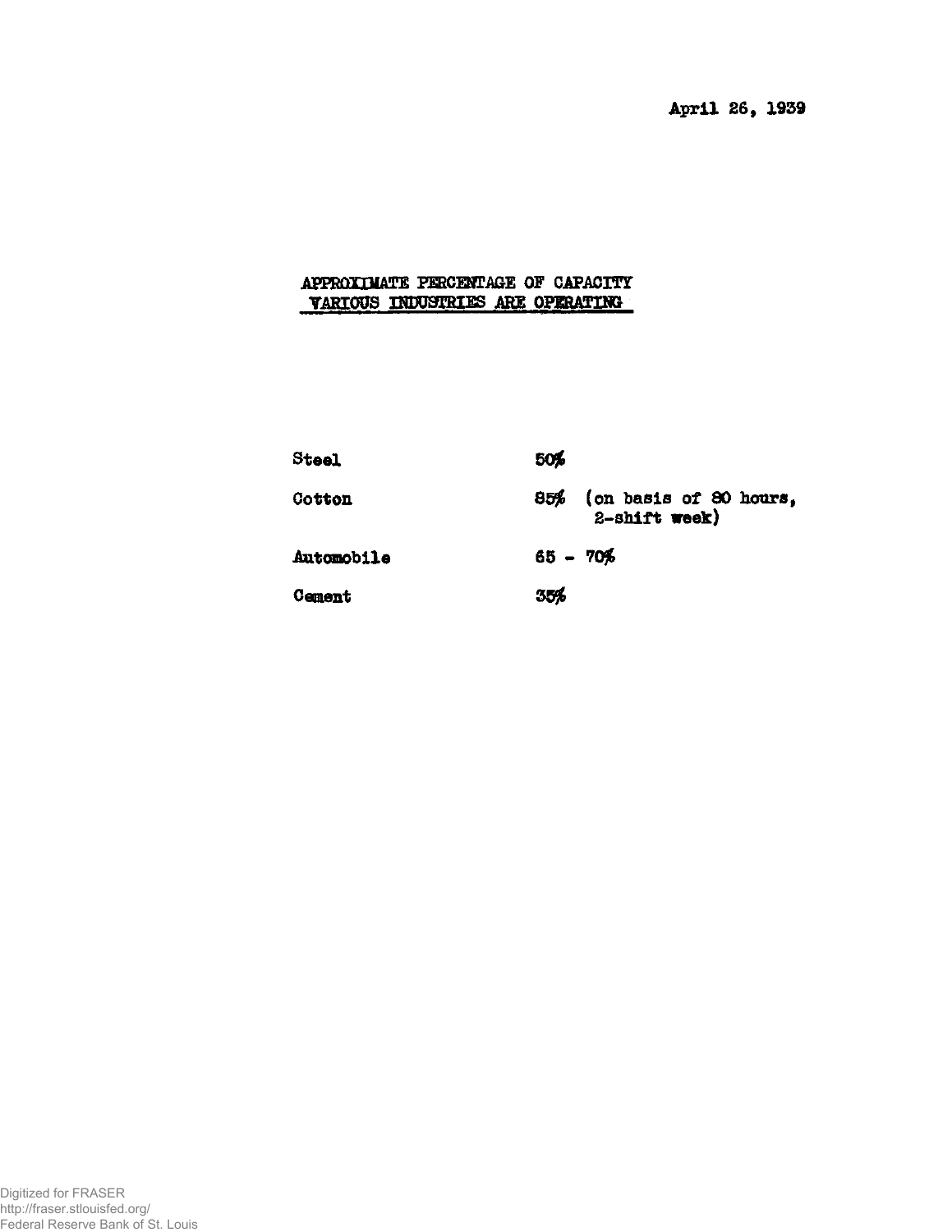# SOCIAL SECURITY COLLECTIONS AND **EXNETT PAYMENTS**

**(Accrual basis)** 

|                                                      | 1937  | 1938       | 1939        |
|------------------------------------------------------|-------|------------|-------------|
| Title VIII (old age) collections<br>Old age benefits | 579   | *513<br>10 | *555<br>*25 |
| Unemployment collections<br>(State and Federal)      | 687   | *930       | *975        |
| Unemployment benefits plus<br>Administrative grants  | 22    | 437        | *495        |
| Net withdrawal                                       | 1,243 | *996       | $*1,010$    |

**•Estimated**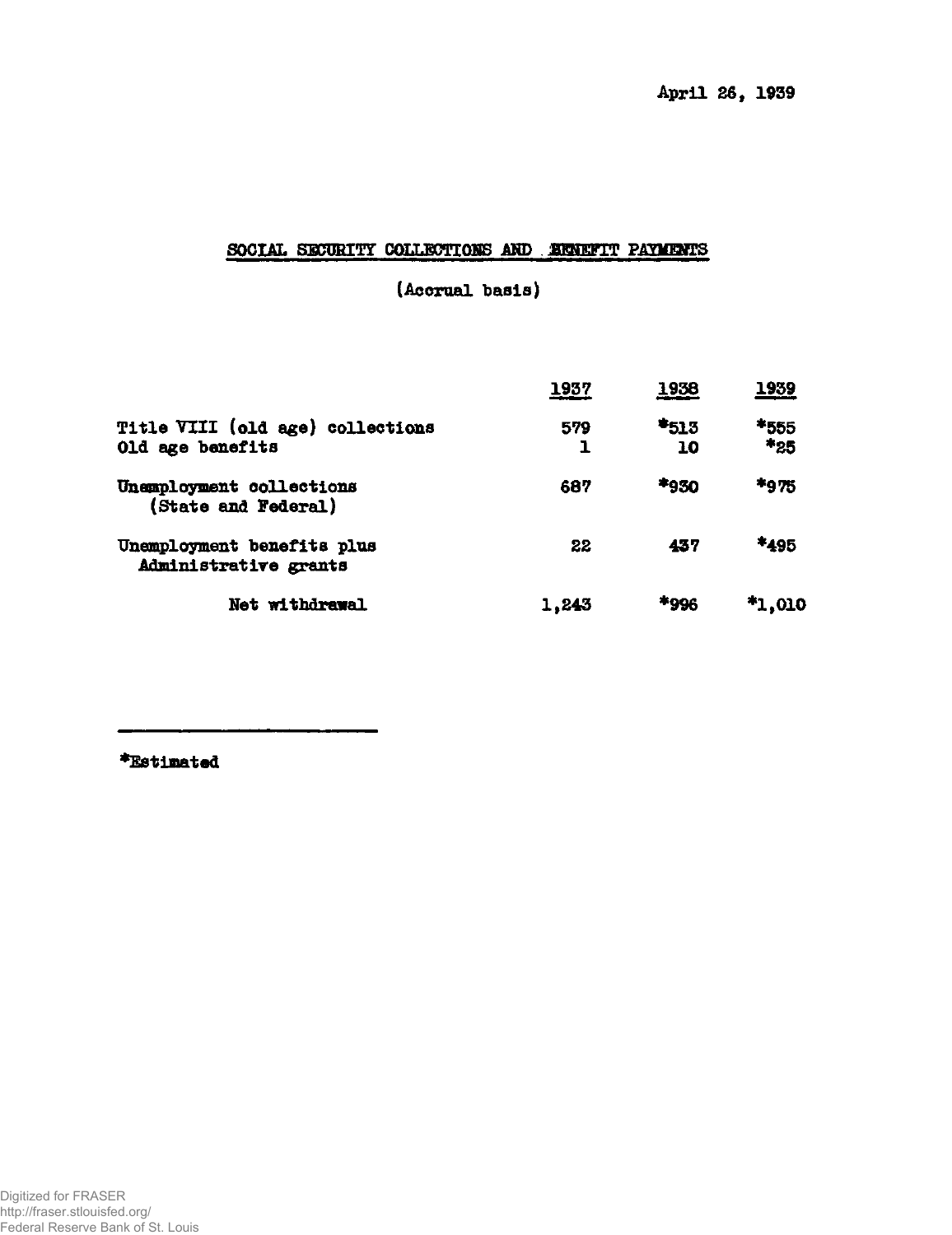## SOURCES OF FUNDS FOR CAPITAL EXPENDITURES ON PLANT AND

## **BQUIPLIENT. 1929-1937**

## **Producers<sup>1</sup> Capital Outlays**

**Financed From** 

|      |                        | Stock                  | Long-term          | <b>Other</b>            |
|------|------------------------|------------------------|--------------------|-------------------------|
| 1929 | <b>Total</b><br>10,250 | <u>[ssues</u><br>1,200 | BOFTOWIDE<br>1.550 | <b>Sources</b><br>7,500 |
| 1957 | 7.300                  | <b>150</b>             | 700                | 6,450                   |

**It nill be observed that even in 1929, the peak year of producers<sup>9</sup>** capital outlays, "other sources", comprising mainly depreciation accounts **and retained earnings, furnished the overwhelming bulk of funds for ex**pansion. The capital needs of all industry offered only a net outlet for  $\mathbf{H}_{\mathbf{E}}^{\perp}$  billion of long-term fixed interest-bearing investment.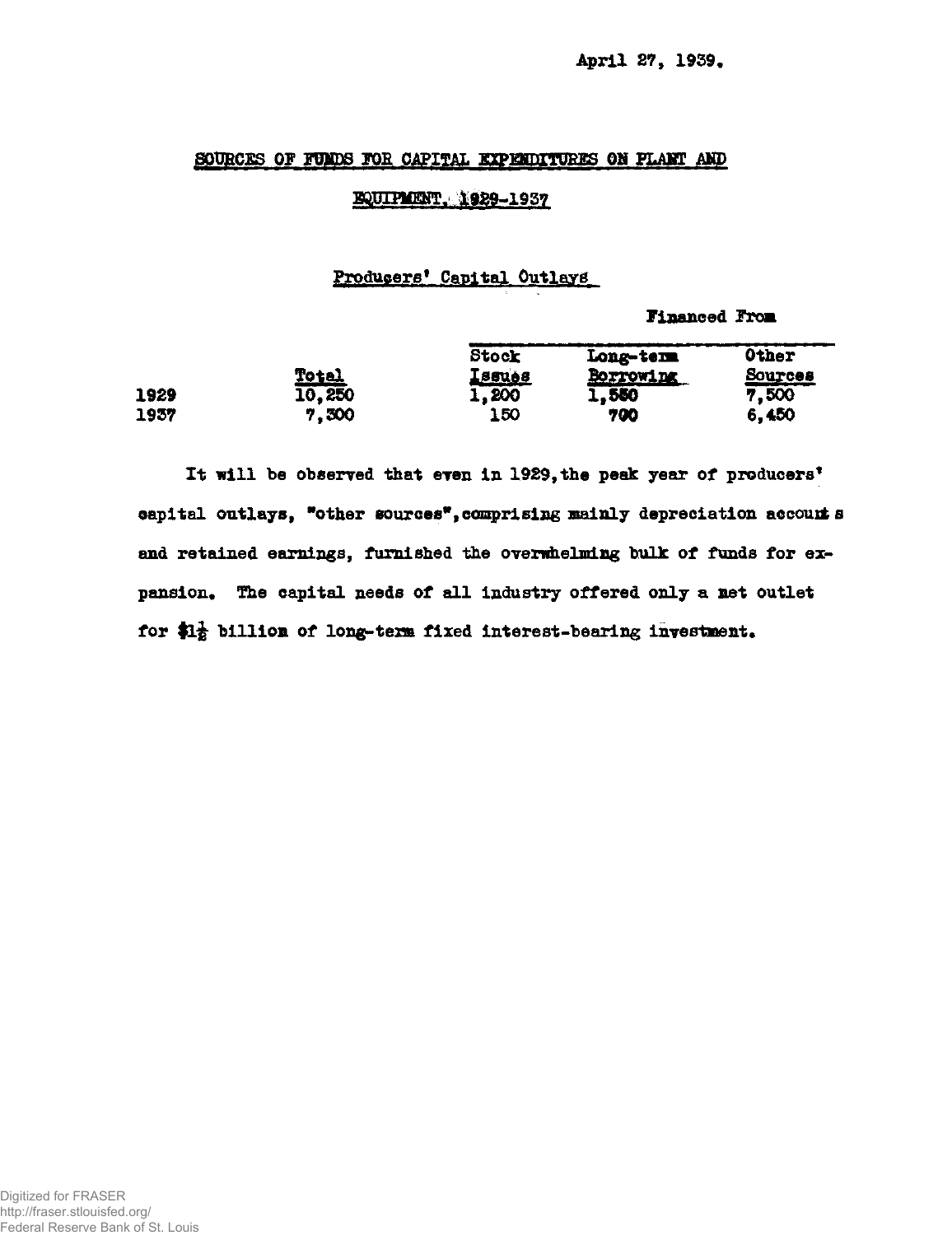# **HOUSIMG CONSTRUCTION AMD MOTOR VEHICLE PRODUCTION**

# **IU GREAT BRITAIN. 1950-1957**

| <b>Tear Ending</b> |                 | Housing Construction | Motor Vehicle Production |       | <b>Total Motor</b><br>Vehicles in Use |  |
|--------------------|-----------------|----------------------|--------------------------|-------|---------------------------------------|--|
| in Sept.           | Number in 000's | <b>Index</b>         | Number in 000's          | Index | (000)                                 |  |
| 1930               | 162             | 100                  | 237                      | 100   | 1,560                                 |  |
| 1951               | 195             | 120                  | 226                      | 95    | 1,588                                 |  |
| 1932               | 202             | 125                  | 235                      | 98    | 1,643                                 |  |
| 1955               | 218             | 154                  | 286                      | 121   | 1,739                                 |  |
| 1954               | 514             | 194                  | 342                      | 144   | 1,874                                 |  |
| 1935               | 319             | 197                  | 404                      | 170   | 2,071                                 |  |
| 1956               | 340             | 210                  | 461                      | 194   | 2,272                                 |  |
| 1957               | 357             | 208                  | 508                      | 214   | 2,462                                 |  |

**Scarce: Britain In Recovery, British Association Research Committee, The index was computed from the production figures.**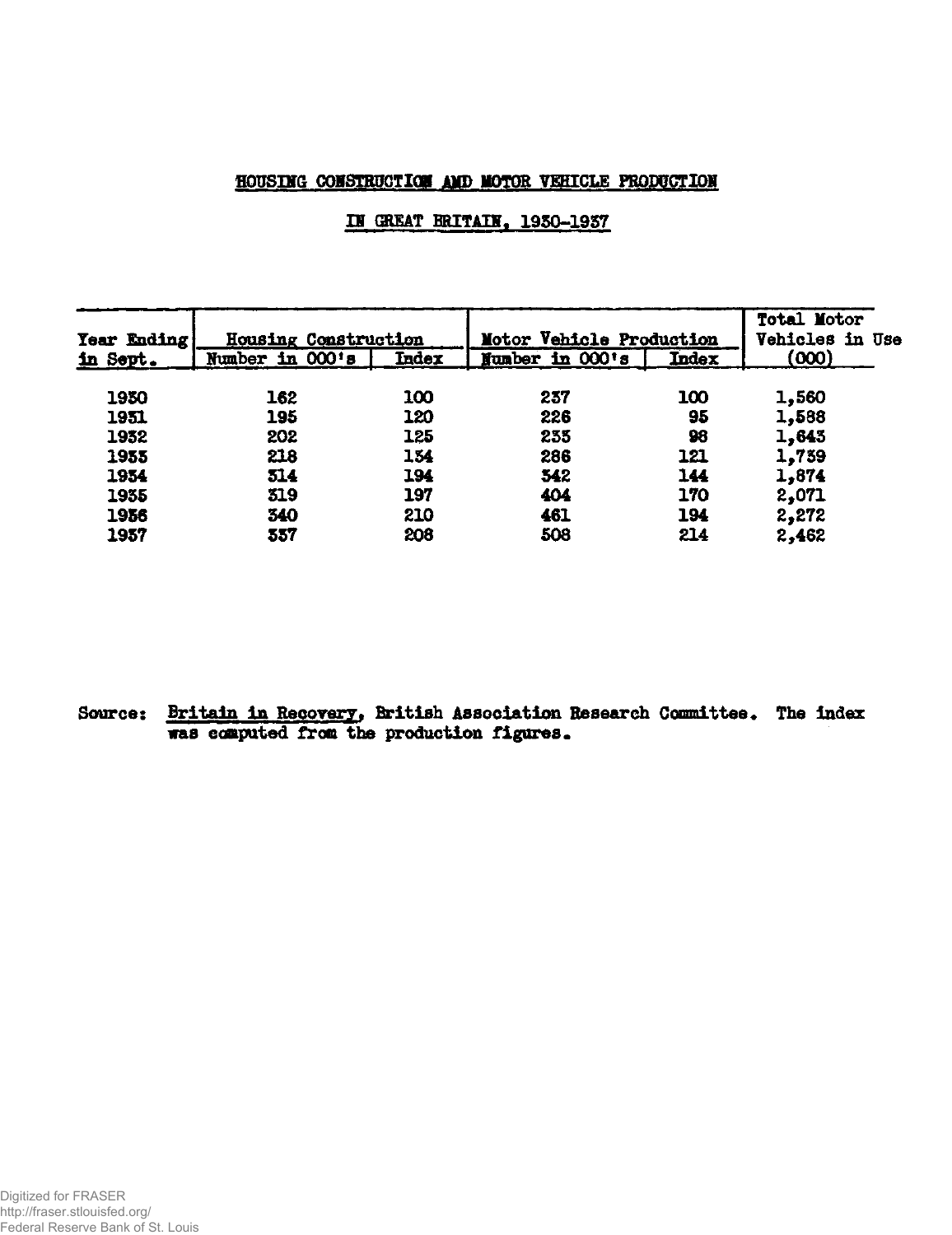## SHIFT SINCE 1929 TOWARD TAXES WITH REPRESSIVE EFFECTS ON CONSUMPTION

| (AMOUNTS IN MITTIONS OI GOTTSTS)                  |        |                 |            |             |  |
|---------------------------------------------------|--------|-----------------|------------|-------------|--|
|                                                   |        | 1929            | 1958       |             |  |
|                                                   |        | Percent         |            | Percent     |  |
|                                                   | Amount | to total Amount |            | to total    |  |
| Summary                                           |        |                 |            |             |  |
| Taxes bearing primarily on                        |        |                 |            |             |  |
| consumption                                       | 1,055  | 29.8            |            | 50.3        |  |
|                                                   |        |                 | 3.415      |             |  |
| Other taxes                                       | 2,485  | 70.2            | 3,370      | 49.7        |  |
| Total taxes and customs                           | 3,540  | 100.0           | 6,785      | 100.0       |  |
| Detail                                            |        |                 |            |             |  |
| Taxes primarily on consumption:<br>Payroll taxes: |        |                 |            |             |  |
| Direct Federal collections                        |        |                 | 755        | 11,1        |  |
| Deposits by States                                |        |                 | <b>748</b> | <u>11.0</u> |  |
| Total                                             |        |                 | 1,503      | 22.1        |  |
|                                                   |        |                 |            |             |  |
| Tobacco and liquor taxes                          | 447    | 12.6            | 1,136      | 16.7        |  |
| Manufacturers' excise taxes                       | 6      | 0.2             | 417        | 6.2         |  |
| Customs                                           | 602    | 17.0            | 359        | 5.3         |  |
| Other taxes:                                      |        |                 |            |             |  |
| Corporate income tax                              | 1,236  | 34.9            | 1,337      | 19.7        |  |
| Personal income tax                               | 1,096  | 31.0            | 1,286      | 19.0        |  |
| Estate and gift taxes                             | 62     | 1.7             | 417        | 6, 2        |  |
| All other                                         | 91     | 2,6             | 330        | 4.8         |  |
|                                                   |        |                 |            |             |  |

**(Amounts in millions of dollars)** 

# **\* Inolud.es excess-profits tax**

The trend of State and local taxation has been in the same direc**tion. The States raised about \$600,000,000 from general sales taxes, liquor and tobacco taxes in 1936, sources of revenue which were of negligible importance in 1929. In addition State gasoline tax collections amounted to #256 million more than in 1929. Collections from those various sources hare, if anything, increased since 1936.**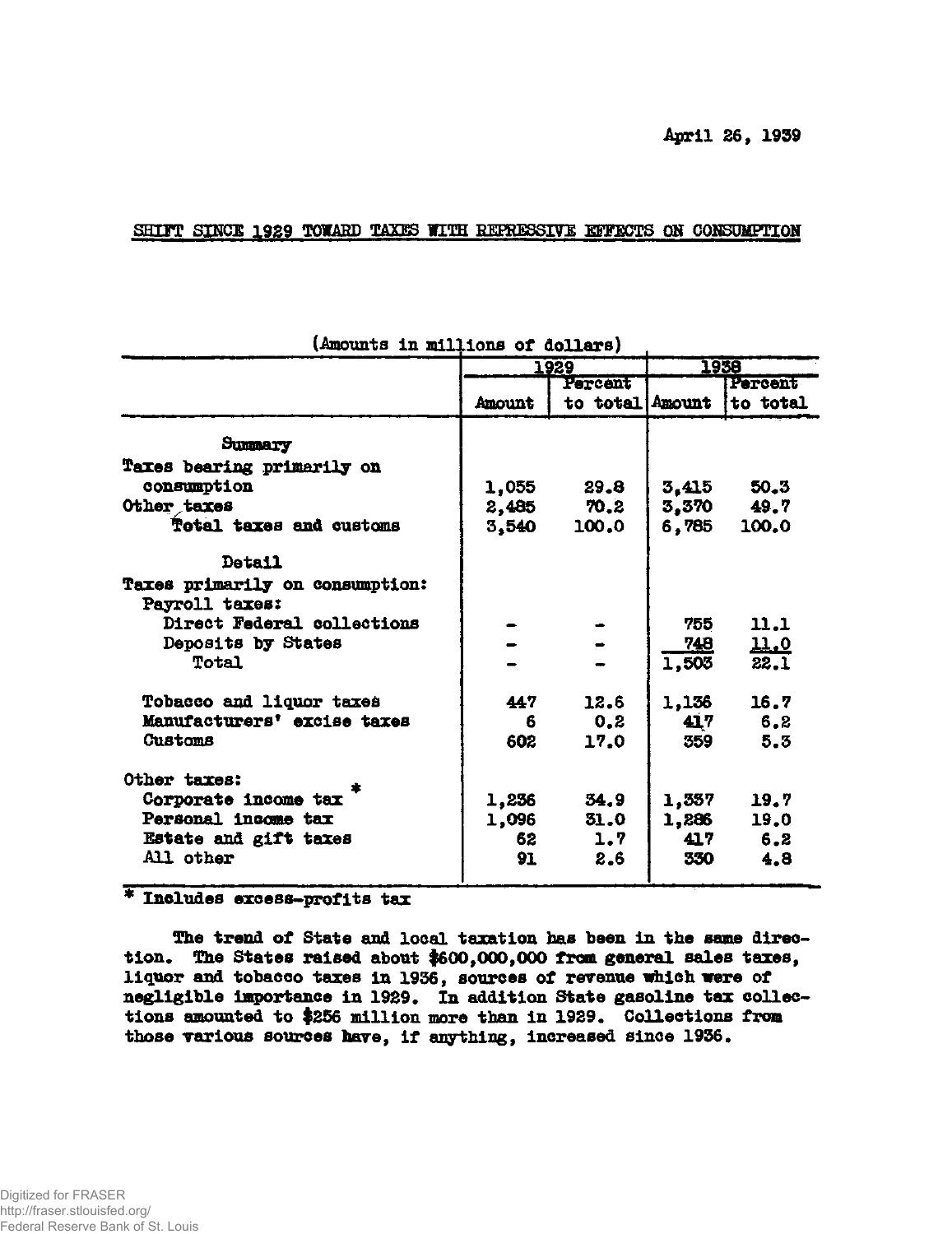**April 26f 1939** 

# *TWESBSEffi* **OUTLETS: 1928 and 1937**

**(Millions of dollars)** 

|      | Total<br>Producers'<br>Durable | Mining<br>and<br>Mg. | $Ut11-$<br>ities | Rail-<br>roads | Commercial<br>Buildings | Residen-<br>tial<br>Housing | Inventory<br>Change | Foreign | Net Con-<br>tribution<br>all Gov.<br>units | Change in<br>Consumer<br>Debt |
|------|--------------------------------|----------------------|------------------|----------------|-------------------------|-----------------------------|---------------------|---------|--------------------------------------------|-------------------------------|
| 1928 | 8,751                          | 3,254                | 1,644            | 673            | 1,181                   | 4,000                       | 100                 | $+725$  | 605                                        | 800                           |
| 1937 | 7,318                          | 3,200                | 1,036            | 525            | 367                     | 1,450                       | $+4,000$            | $-24$   | 801                                        | 1,000                         |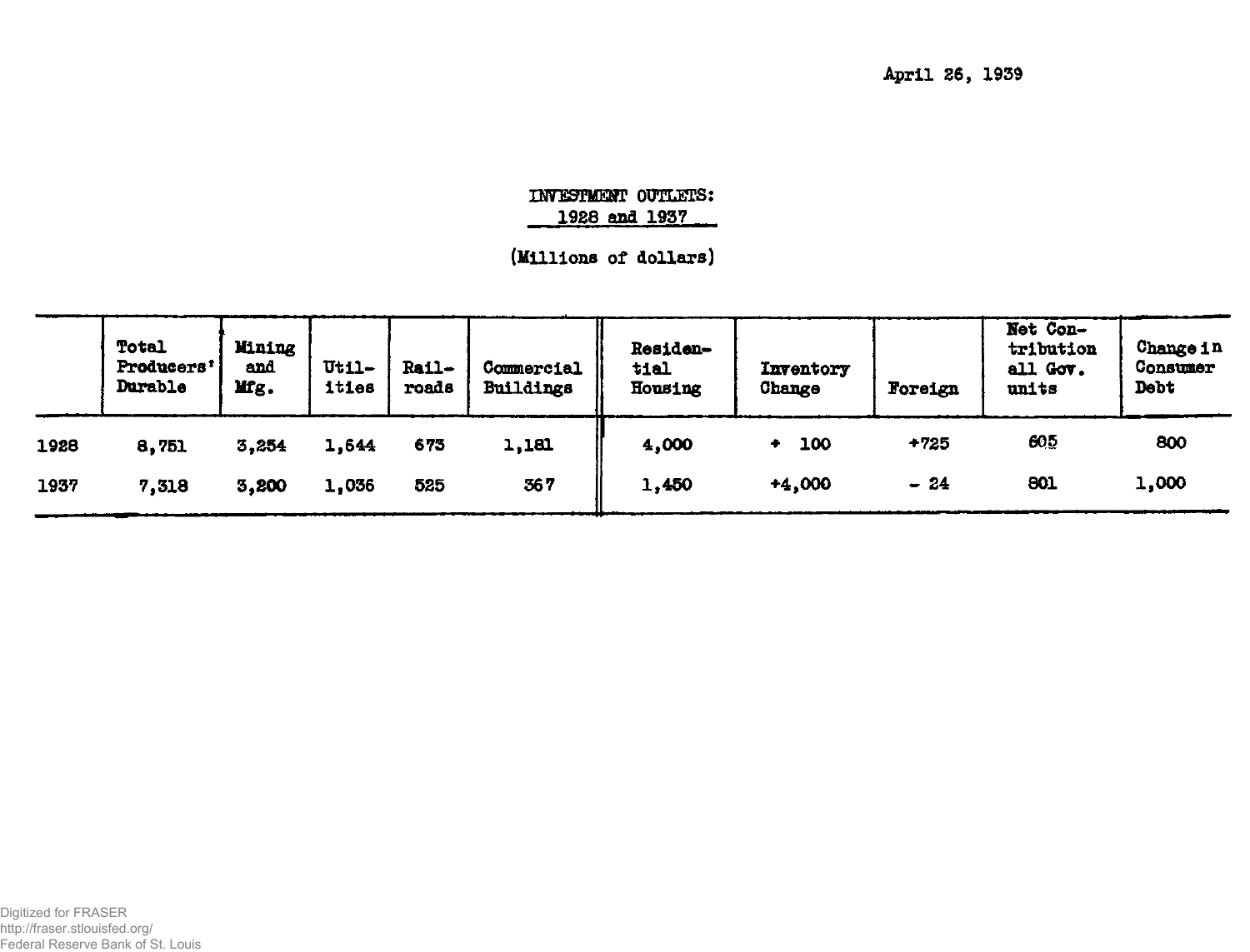# **CASH-POSITION OF 133 INDUSTRIAL CORPOKATIONS 1/ Dec. 31f 1935 to Dec. 31, 1938**

|                   |                   | <b>Cash</b>                | Marketable<br>securities | <b>Total</b>  |
|-------------------|-------------------|----------------------------|--------------------------|---------------|
| December 31, 1935 |                   | \$327,336,000              | \$153,145,000            | \$480,481,000 |
| June 30, 1936     |                   | 336,216,000                | 163,307,000              | 499,523,000   |
| December 31, 1936 |                   | 356,960,000                | 128,891,000              | 485,851,000   |
| June 30, 1937     |                   | 309,459,000                | 135, 323, 000            | 444,782,000   |
| December 31, 1937 |                   | 325, 134, 000              | 147, 377, 000            | 472,511,000   |
| June 30, 1938     |                   | 374,159,000                | 121,654,000              | 495,813,000   |
|                   | December 31, 1938 | $\frac{2}{482}$ , 973, 000 | 111, 353, 000            | 594, 326, 000 |

- **1/ Sample of large and medium-size industrial corporations which publish semiannual balance sheets — automobile companies excluded because of large seasonal fluctuations.**
- **2/ Increase in part accounted for by security issues.**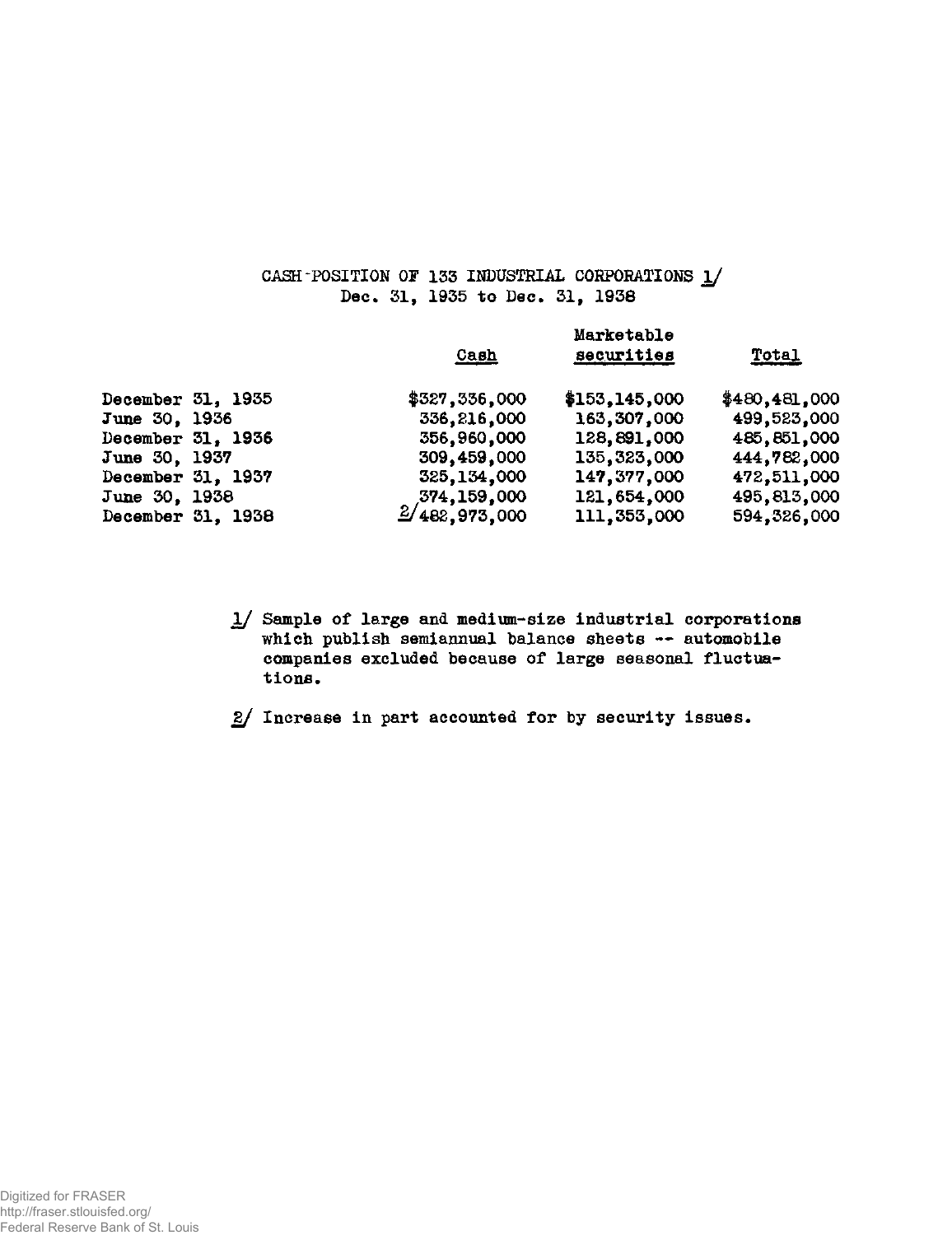# **CASH HELD BY 49 LIFE INSURANCE COMPANIES (with 92\$ of the Admitted Assets of All U. S. Legal Reserve Companies)**

| December 31, 1929 |  | \$117,657,000                      |
|-------------------|--|------------------------------------|
| December 31, 1930 |  | 126,158,000                        |
| December 31, 1931 |  | 149,316,000                        |
| December 31, 1932 |  | 291,058,000                        |
| December 31, 1933 |  | 416, 337, 000                      |
| December 31, 1934 |  | 557,608,000                        |
| December 31, 1935 |  | 761,737,000                        |
| December 31, 1936 |  | 785,608,000                        |
| December 31, 1937 |  | 667,316,000                        |
| December 31, 1938 |  | $750,000,000$ (est.) $\frac{1}{2}$ |
|                   |  |                                    |

**1/ Estimate by Association of Life Insurance Presidents.**